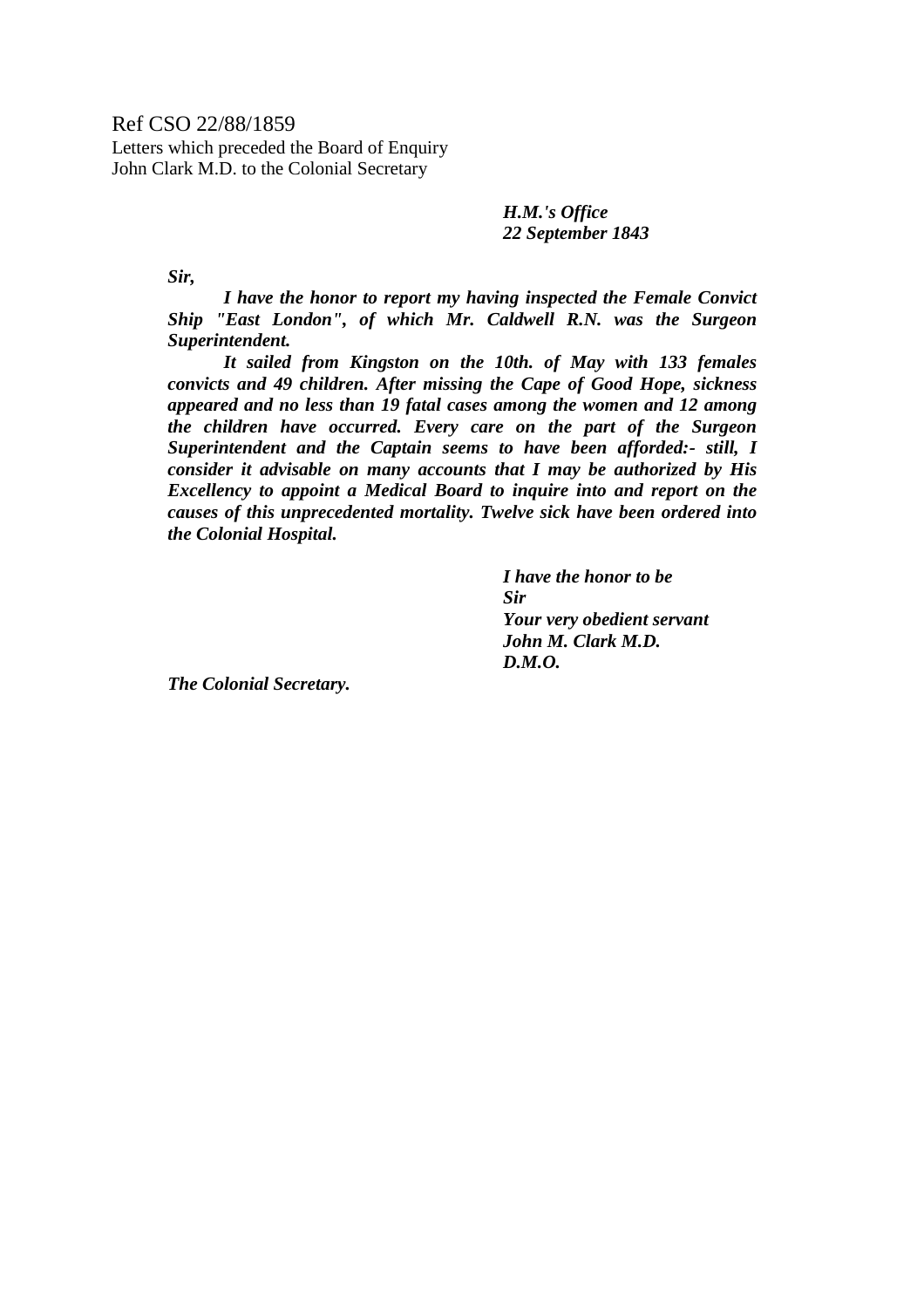Letter from W. Dermer M.D. Colonial Assistant Secretary to J. Clark Esq. M.D. Deputy Inspector General of Hospitals

> *Nursery Hobart Town. 2nd. October 1843.*

*Sir* 

 *In answer to your queries respecting the mortality of the children who accompanied their mothers to this Colony. I beg to state that they generally landed in a sickly state, so much so, that one half generally dies, and I attribute it to the women having salt provisions during the long voyage which renders the milk not sufficiently nutritious and also from the reckless state of their minds, which renders them careless about everything connected with their offspring.* 

 *I give this opinion after nearly six years experience as the Medical Officer in charge of this Establishment during which time a great number of children from ships have come under my care, under five years of age.* 

> *I have ???? W. Dermer M. D. Col. Asst. Surgeon.*

*J. Clark Esq. M.D. Dit. Inspt.General of Hospitals.*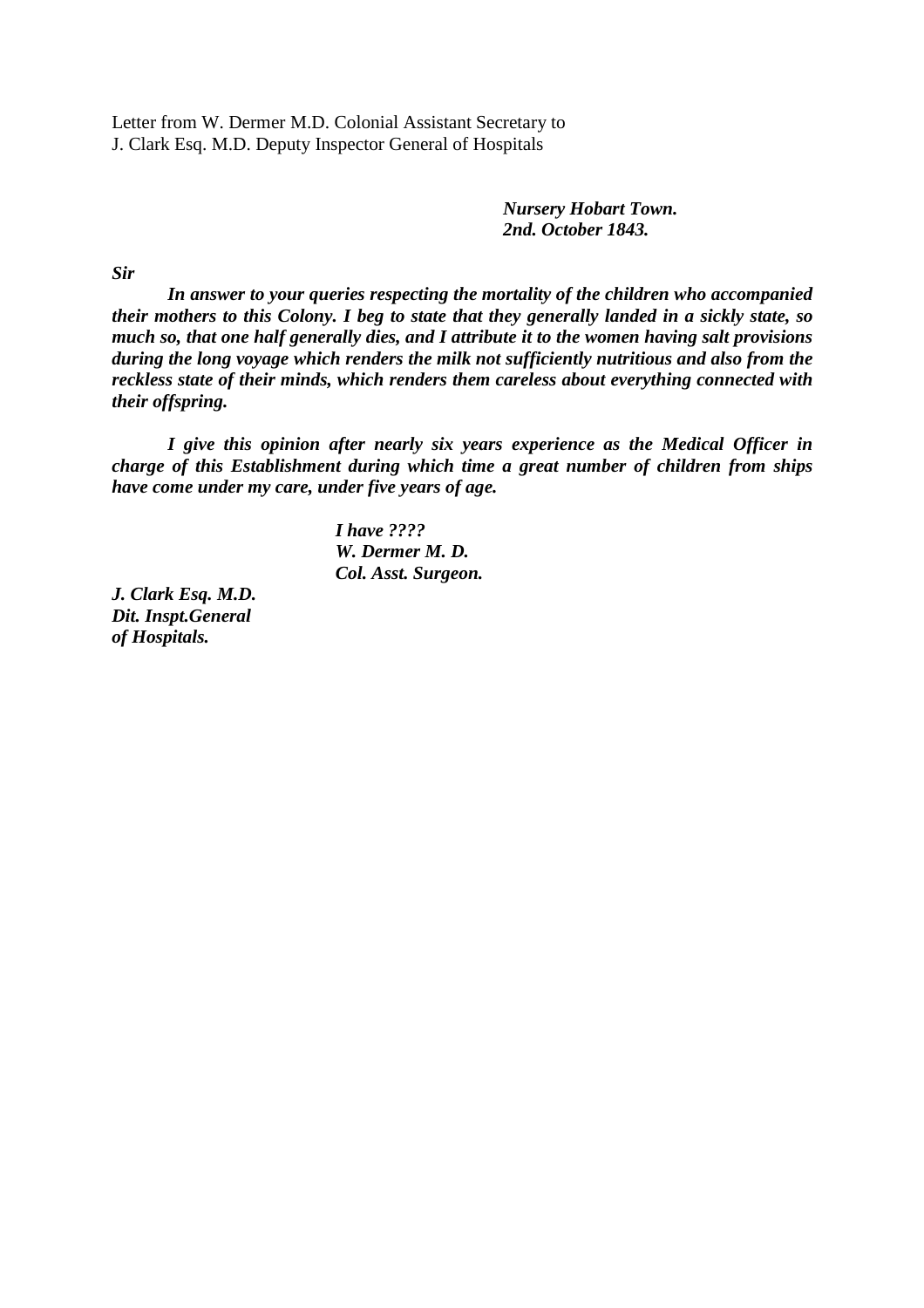## **THE BOARD OF ENQUIRY**

*Hobart Town 5th. October 1843* 

*In accordance with an order of the Principal Medical Officer bearing date 30 September 1843 that a Board of Medical Officers should assemble composed of -----* 

> *Andrew Sinclair Esq. Surgeon R. N. President. William Sercomb Esq. Col. Assistant Surgeon. Brook T. Townsend Esq. Staff Asst. Surgeon. Members.*

 *.to investigate into and report as to the causes that have led to the great mortality of the women and children on board the Female Convict Ship "East London" during the voyage from Dublin to Van Diemen's Land.* 

 *The Board having assembled on the 3rd., 4th.,and 5th. October instant and having laid before them the necessary documents and heard such testimony as was deemed requisite, and of the opinion that the mortality on board has arisen in the greater number of cases from Scorbutic diseases and from having been 133 days on the passage and during that time on salt provisions and no deaths during the first 66 days shews that the common cause of scurvy having been in this case more than usually active.* 

 *The principal of these causes have arisen from want of Nourishment produced by the prisoners obstinately refusing Pea Soup, Cocoa, Tea, Pudding and Lime Juice during the first part of the voyage particularly. Another cause existed in the filthy habits of the prisoners themselves. Although the decks were cleaned thoroughly during the day and the use of the swinging stoves had recourse to yet they were in the habit of soiling the decks by depositing their faeces and urine over them during the night in spite of every attempt made to prevent it and from spilling water after their being locked up at night their berths as well as the decks were consequently always found in that wet state in the mornings.* 

 *The berths abutt the main hatchway and those near the water closets appear to have been the principal seats of the cases that terminated fatally. It appears also that from the Prisoners becoming more reconciled to the Government Diet, that during the last part of the voyage, mortality became less.* 

 *The Board ......that from the State of Sickness existing amongst the Prisoners on coming within sight of the Cape of Good Hope and nine deaths having taken place within the previous three weeks that the Surgeon Superintendant did not deem it advisable to put into that port for refreshments.* 

 *The Board are of opinion that the Surgeon Superintendant and the Captain of the Ship throughout the entire voyage made use of every other means to arrest the progress of disease and alleviate the condition of the prisoners.* 

> *Signed Andrew Sinclair Esq., Surgeon R.N William Sercomb Esq., Col. Asst. Surgeon. Brook T. Townsend Esq., Staff Assistant Surgeon.*

*Dept. Inspt. General of Hospitals.*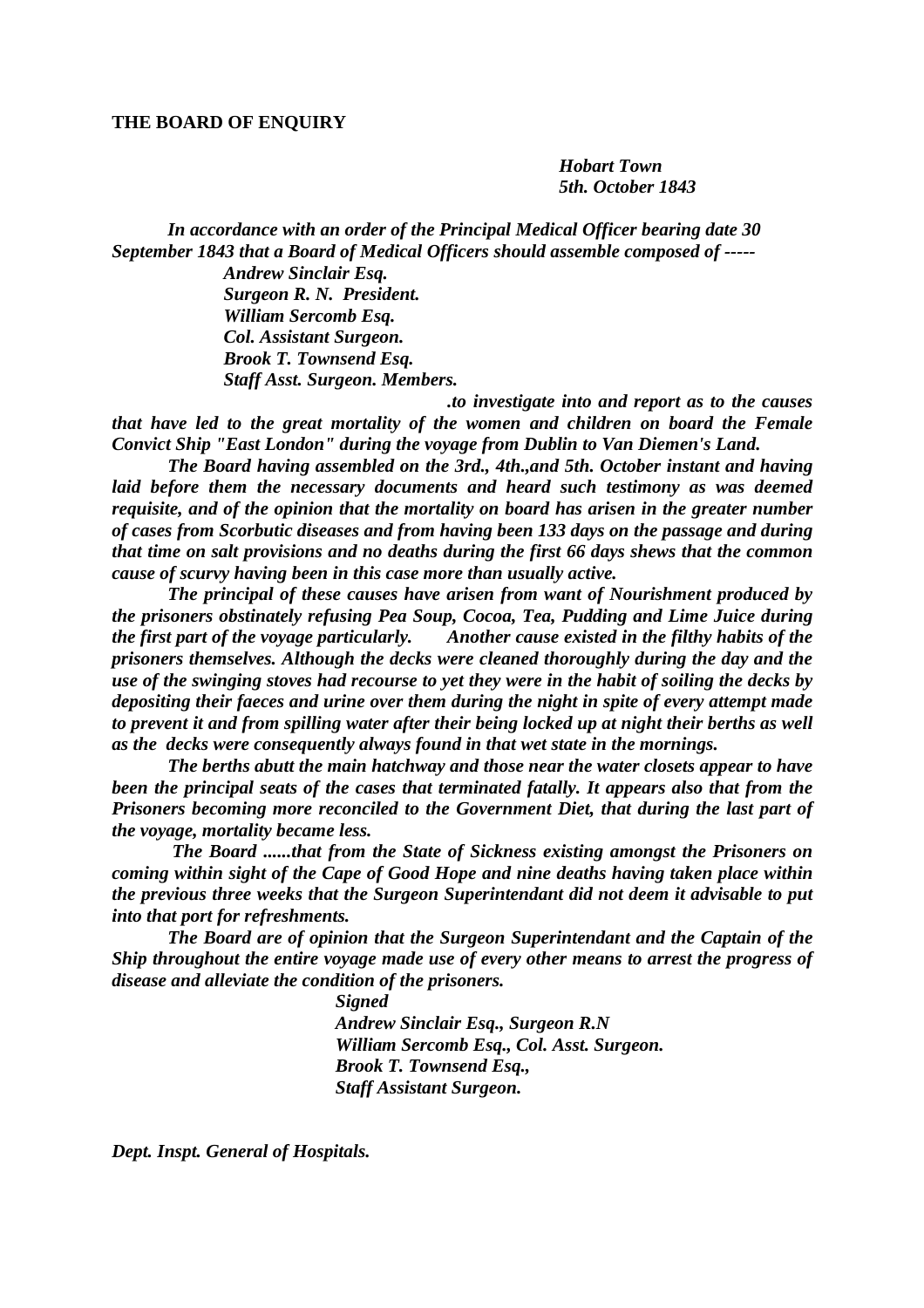**The Report of the Medical Board of Enquiry to the Colonial Secretary, Van Diemen's Land** 

> *Principal Medical Officer's Office. 9th. October 1843*

*Sir* 

 *I have the honour to forward for the information of His Excellency the report of the Proceedings of a Board of Medical Officers held at my request for the purpose of investigating the causes that have led to the great mortality of women and children on Board the Female Convict Ship "East London" during the voyage from Dublin to the Colony, of which ship Mr. Caldwell was the Surgeon Superintendent.* 

 *It becomes my duty to make some observations in this report ---Scurvy on board female convict ships is an unusual disease, greater personal cleanliness, more liberty of exercise on board ship and less anxiety respecting their future term of probation in the Colony perhaps, as principal causes, which give them protection from this disease which male convicts do not generally possess. The fact, however,is certain , whatever be its cause.* 

 *The Board are of opinion that the chief cause of the scurvy was want of nourishment, "the prisoners refusing Pea Soup, Cocoa, Pea Pudding, during the first part of the voyage particularly. It appears therefore that the diet consisted principally of salt pork 1/3lb. daily and ship biscuit; if this be the case no wonder that fatal disease sprung up.* 

 *No mention is made in the Report, what, if any medical comforts were given by the Surgeon Superintendent, nor have they commented on the fact that other females in convict ships have arrived from Ireland after equally tedious voyages without suffering from this disease; and who have never refused Tea, Cocoa, Pea Soup, etc. I believe the fact is and it ought to have been reported that a majority of these convicts of the "East London" were from districts in Ireland where these articles of diet are unknown and consequently rejected when offered. They would willingly have exchanged them for their favourite Oatmeal with a little salt butter potatoes, which during the early part of the voyage could be supplied or perhaps boiled rice. --it appears to me absolutely necessary in future to adopt a scale of diet more in accordance with the habits and wants of this particular class of convicts. The present one may suit English or Irish females accustomed to English manners but apply it to convicts from Galway or many other counties of Ireland, I believe the results will prove as disastrous as in the present case. Another cause of disaster in the opinion of the Board, "existed in the filthy habits of the Prisoners". It is difficult to preserve cleanliness on board an Irish Convict Ship. Still, I cannot but think that if a strict and stern discipline was in the first instance of this shameful violation of decency, they would not have prevailed as it seems they did throughout the voyage.* 

 *The Board, among some faults of omission, have suggested what appears contrary to evidence.* 

 *Jlns. say " that from the Prisoners becoming more reconciled to the Govt. diet during the last part of the voyage, mortality became less". Now referring to official documents which I required for my information from the Surgeon Superintendent I find 3 deaths in July, 8 in August, 8 in Sept. The ship arrived on the 20th. of this month and no less than 4 deaths took place the last week. It is worth remarking that it is only in this month the fatal cases are terminal scurvy. If the prisoners really took more nourishment during the last part of the voyage the mortality occurred during this time. The ship ought to have put in at the Cape of Good Hope*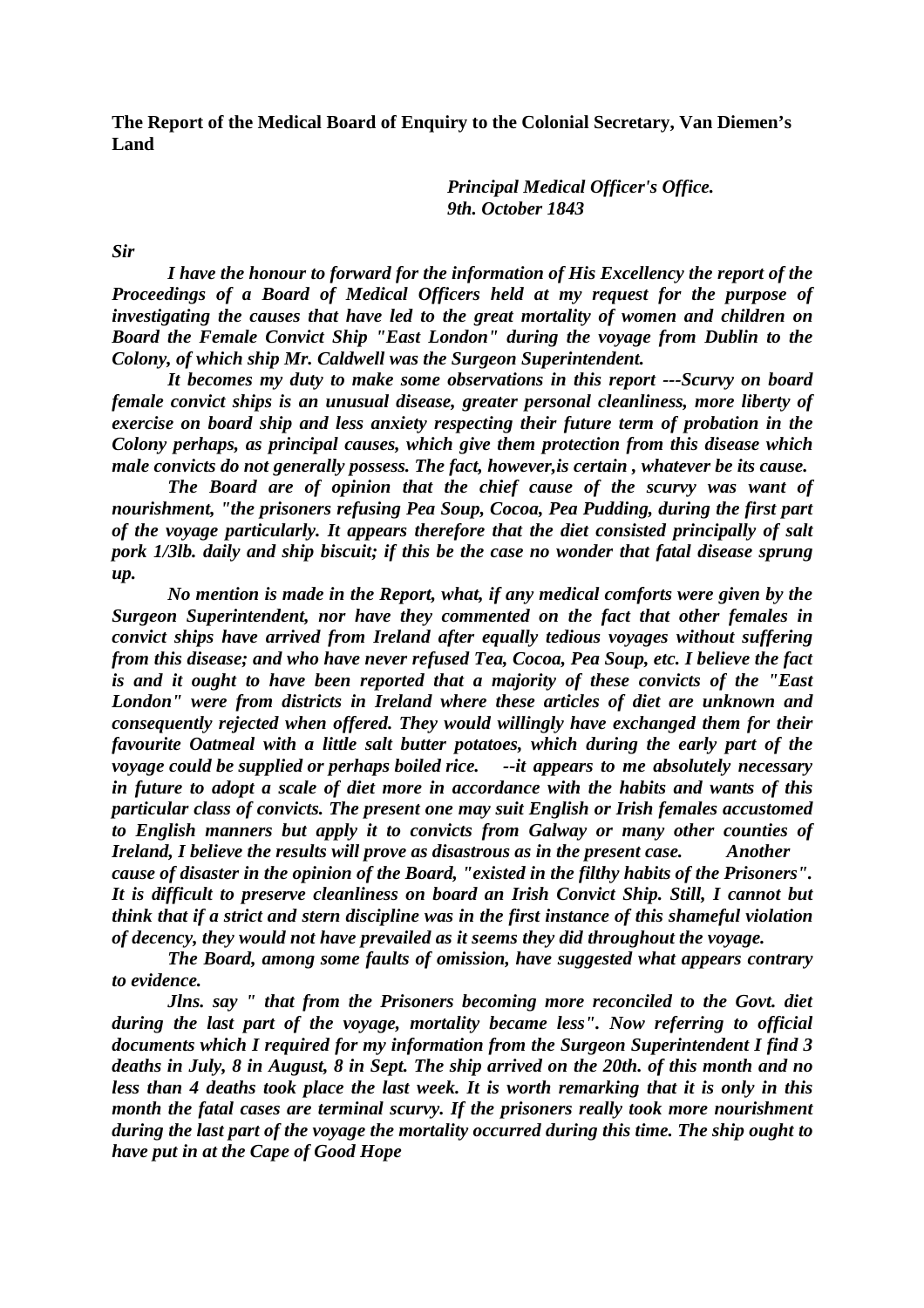*I proceed to another subject of inquiry not instituted by the Board, but well deserving the most searching investigation--Vize-- the terrible mortality rate of the children embarked, 49 in number, of whom 12 died on the passage. This is I believe the first time the experiment has been made in so extensive a scale and it is to be hoped it will be the last.* 

*It has been seen that 19 female adults perished among 133. I find that no less than 12 of them were mothers and four lost their children. Eight left 16 orphans of them 5 were infants under 2 years, admitted into the nursery at at Hobart Town. One has since died and there is every appearance that other deaths will follow.* 

*Of the 12 deaths among the children all were under 2 years. These are melancholy but most important medical statistics. They all died of Atrophy with its attendant bowel complaints. Scanty and unhealthy food, foul air, cold, wet and maternal neglect are sources of disease which infant life cannot long struggle against. That a mother, could have maintained an infant on the breast and brought it alive to this Colony, whose own nourishment, derived solely from a small portion of salt pork and ship biscuit daily appears indeed extraordinary. I am sure His Excellency will agree with me that infants of this tender age ought not be victims of transportation to this Colony and that it is imperative the Government at Home should learn the fact, I presume not yet known, that if this system be preserved, it will be one of infanticide at the ratio of at least 75 per cent.* 

 *I subjoin a copy of a letter from Dr. Derner in Medical Charge of the Nursery where infants under 2 years are admitted* 

*I have the honour to be Sir Your obedient servant. John Clark M.D. Dept. of Insp. General of Hospitals. V.D.L.* 

*The Colonial Secretary V.D.L.*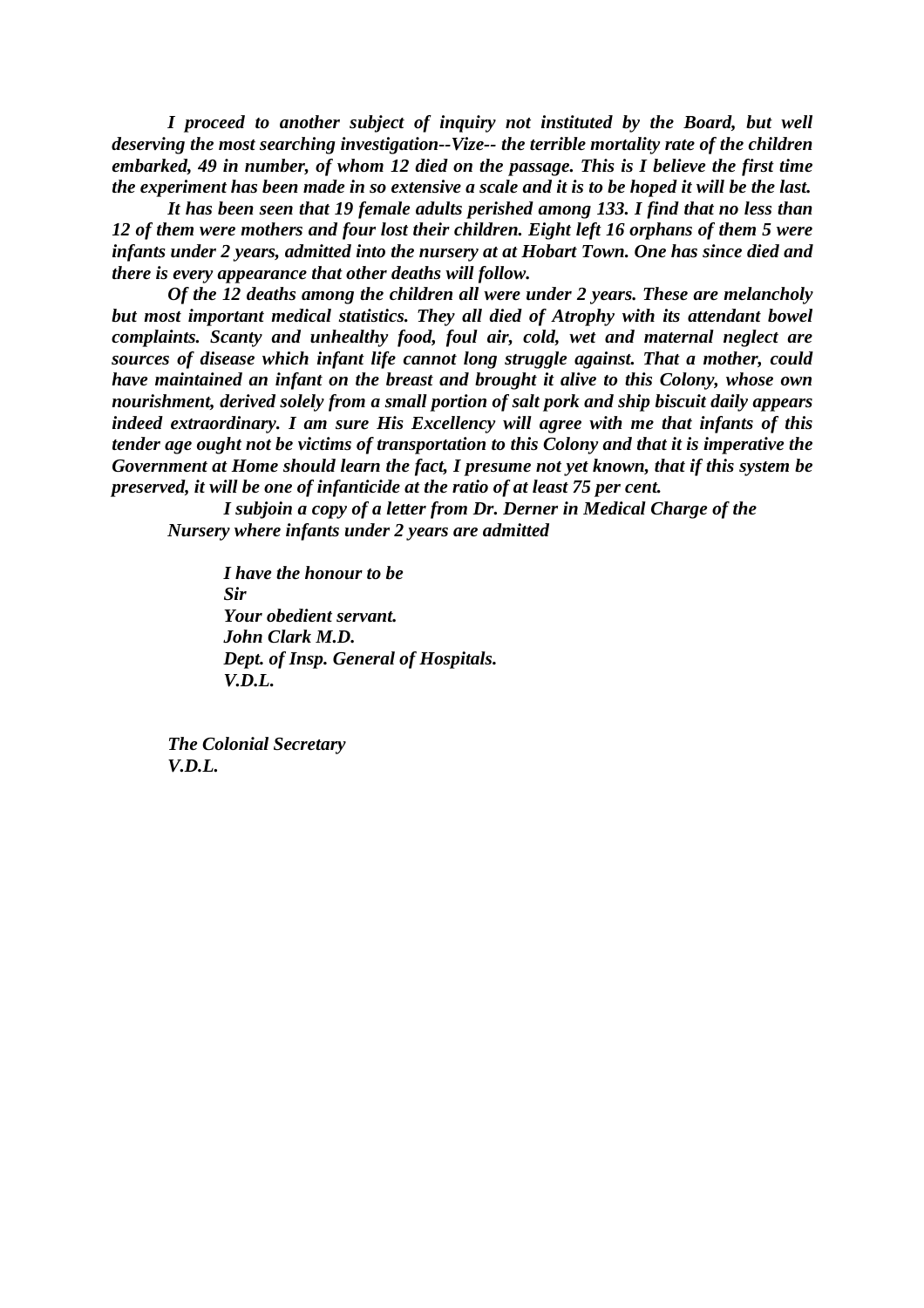Letter from W. Dermer M.D. Colonial Assistant Surgeon to John Clark M.D. Deputy Inspector of Hospitals

> *Nursery, Dynnyrne House, 23rd. October 1843.*

*Sir,* 

 *Seventeen children landed from the "East London" and were received into this Establishment in a very sickly state of health, five have since died. Their names and ages are in the margin. Some of the remainder are still sickly, others are recovering and I beg to observe that one half of the children who accompany their mothers to this Colony die, and the whole of them sickly.* 

 *Nothing is wanted or neglected in the way of nourishment or medicine to sustain them but such is the debilitated state to which they are reduced during the long voyage that they prove fruitless in the majority of cases.* 

> *I have -------- (signed) W. Dermer M.D. Col. Asst. Surgeon.*

*John E. Clark Esq. M.D. Dpt. Inspt. General* 

*Names noted in the margin : ? Iwin 20 months John Brady 2 years 9 months (Actually Judy Brady) ? Carney 17 months ? Murray 14 months ? Bennett 14 months.*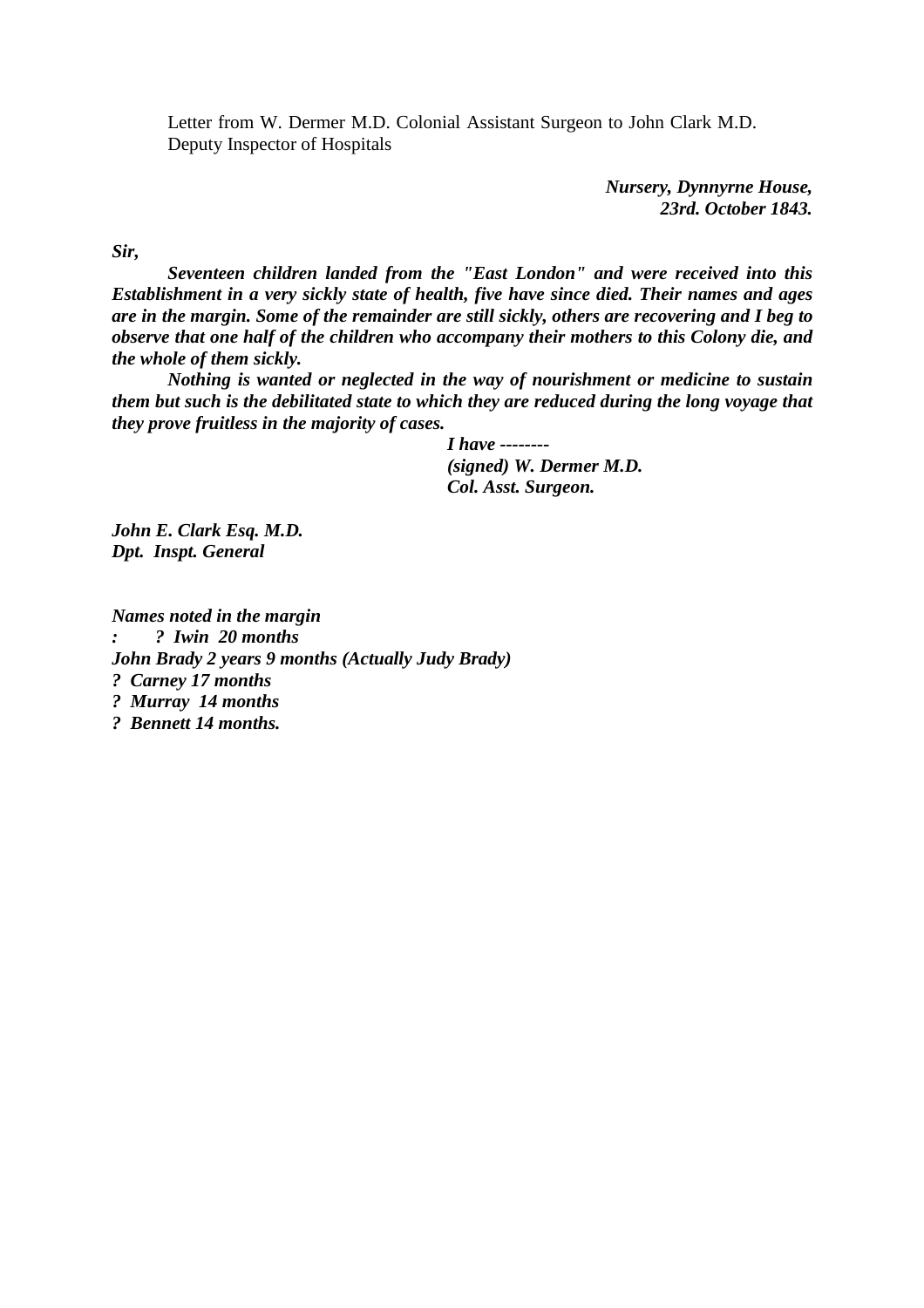*H.M.O.'s Office 24th.Oct. 1843* 

*Sir,* 

 *In reference to my letter of the 6th.inst. commenting on the great mortality among the women and children which lately took place on board the female convict ship "East London".* 

 *I have the honor of fowarding a copy of a letter from Dr. Dermer in medical charge of the infants in the nursery Hobart Town; from which it will appear that five more children have died---Four of whom were under two years of age* 

*Thus twenty -three under two years were embarked on board the East London", of whom twelve perished on the voyage, and four in the Nursery:- of seven remaining there is a probability that other deaths will follow.* 

> *I have the honor to be, Sir Your very obedt. servant, John M. Clark M.D. Dep. Insp. Gnl. of Hosp.*

*The Colonial Secretary.*